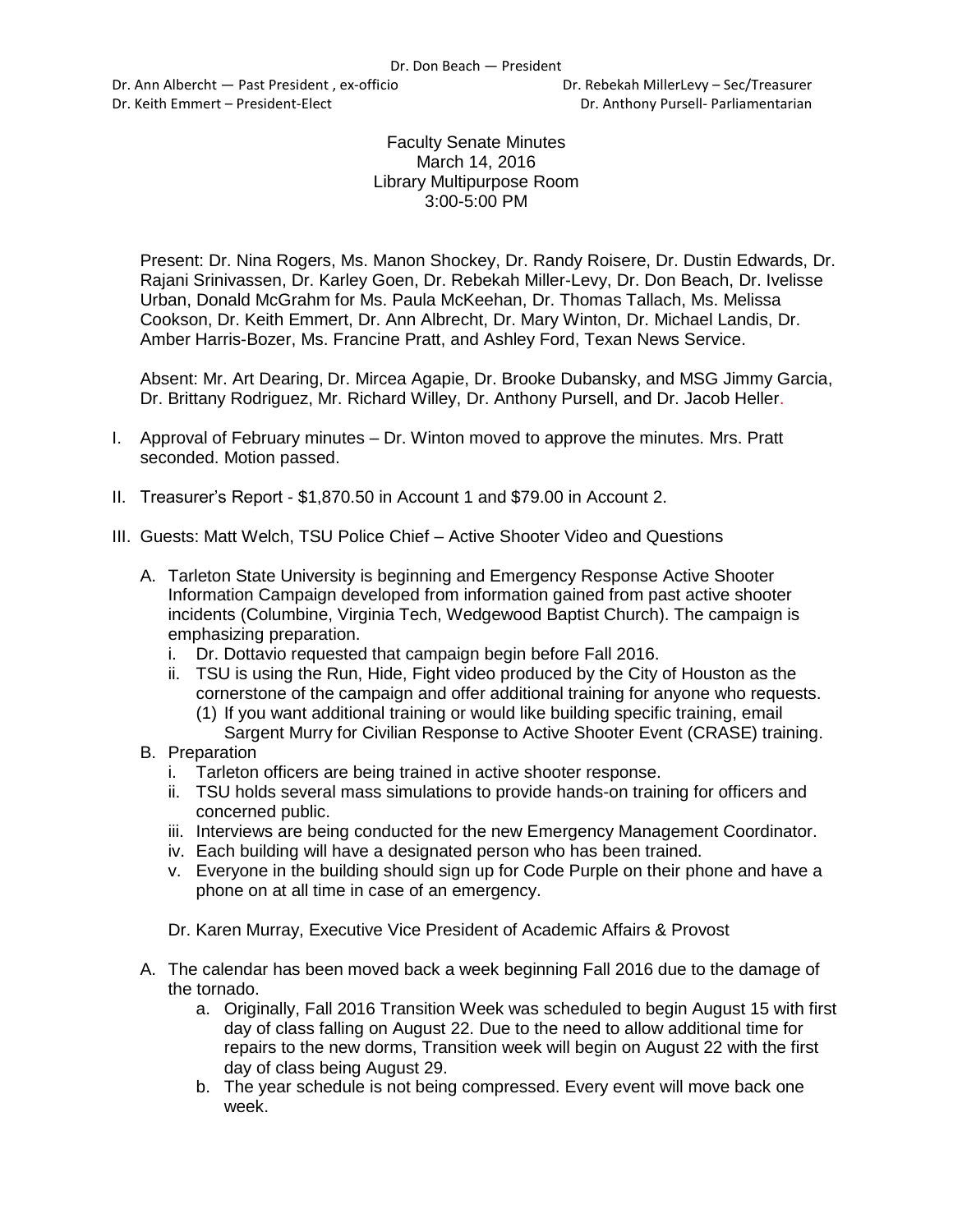- IV. University Committees with Faculty Senate representation Reports/Committee assignments
	- A. Academic Advising Council (Shockey) No Meeting
	- B. Academic Assessment, University Evaluation and Effectiveness (Nelson) No Meeting
	- C. Academic Council (Beach) Approved calendar for next year.
	- D. Academic Council Executive Team (Beach) The concerns about faculty morale taken to Dr. Murray in the FS-Academic Affairs Leadership Team meeting were addressed. Deans and Vice Presidents appeared to be surprised there was a problem with morale. It was suggested that the push for efficiency from the A&M System could be the contributing factor to low morale rather than any actions of Tarleton Administration. Deans were charged with investigating moral and generating possible solutions in their colleges. Issues of class size and limited funds for additional faculty lines were discussed. No action was taken. In addition, Dr. Murray requested Faculty Senate to postpone administrating the survey evaluating the Deans and Administration until Spring of 2017.
	- E. Academic Standards (Beach) No Meeting
	- F. ALE/REAL Oversight Committee (Miller-Levy) No Meeting
	- G. ALE/REAL Council (Beach) Meet before Spring Break and are currently reviewing the proposals of the three previous committees.
	- H. Budget Advisory Council (Rogers) No meeting
	- I. Campus Carry Council (Emmert) No meeting
	- J. Campus Ethics, Compliance, and Enterprise Risk Management (Winton) Overview of the System level meeting. Reviewed the evaluation matrix. It appears the focus will be on emergency management, construction, and compliance for internet.
	- K. CII Advisory Council (Heller)
	- No Meeting
	- L. Commencement and Convocation (Pursell) No meeting
	- M. Developmental Education Advisory Council (McKeehan) No Report
	- N. Digital Media Advisory Committee (Shockey) In the process of redesigning the Tarleton State University website to be more user friendly. Working on a redesign of the app because it had too many things on the menu. Checking with the manufacturer to see what can be done.
	- O. Educator Preparation Council (Tallach) Discussed questions on a few specific candidates and voted to approve or deny.
	- P. Emergency Management Council (Emmert)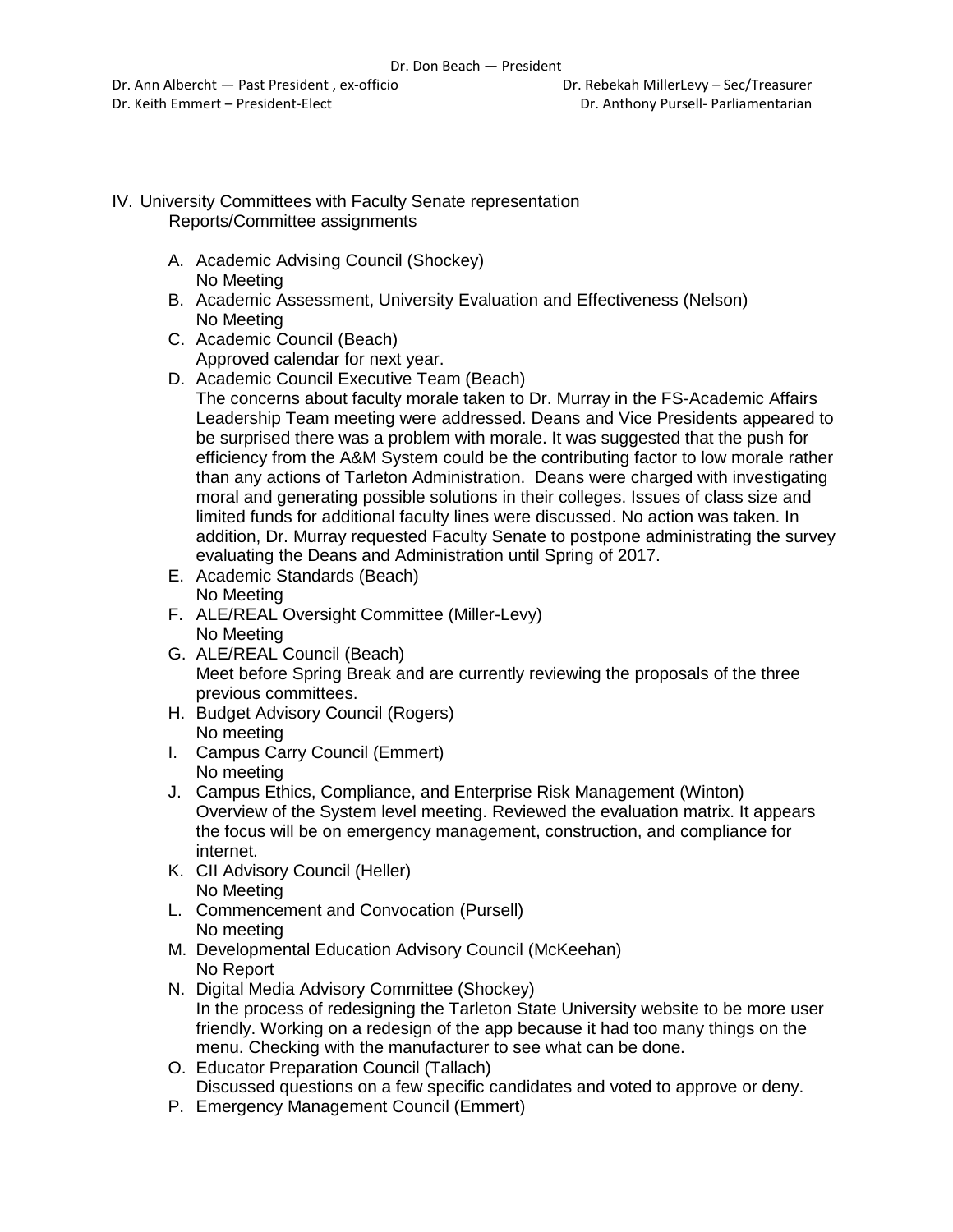Dr. Ann Albercht — Past President, ex-officio **Britannia and Contact Contact Contact** Dr. Rebekah MillerLevy – Sec/Treasurer

- Meeting to begin search for a director
- Q. Employee Benefits (Nelson) No Meeting
- R. Environmental Advisory Committee (Shockey) No Meeting
- S. Faculty Development Committee (Miller-Levy) No meeting
- T. Faculty Handbook (Albrecht)
	- Revisited Chapter 2 based on a desire to incorporate references to two new SAPS (Fixed Tern Faculty & Faculty Merit Plus process) into the document and to review wording changes recommended by Employee Services for alignment with TAMUS policy and state law. Once the SAPS are completed, both Chapter 2 and the SAPS will be submitted to Faculty Senate for review.
	- Reviewed Dr. Murry's comments concerning Chapter 3. The group appreciated these comments and they will incorporated into this chapter. Additionally, the chapter will need to be reformatted to incorporate the new SAP's description of Fixed-Term faculty. Once revisions to this document are reviewed by Academic Affairs, this chapter will be submitted to the Faculty Senate for review.
	- Reviewed Dr. Murry's comments concerning Chapter 4. The chapter will need to be reformatted to incorporate the SAP description of Fixed-Term faculty. Section of the chapter are under review by the legal staff at TAMUS. Murray recommended inclusion of a statement on faculty civility. This statement could be developed by the Faculty Senate. Once revisions to this document are reviewed by Academic Affairs this chapter will be submitted to the Faculty Senate for review.
	- Reviewed SAP related to fixed-term faculty appointments. The proposed document outlines processes and requirements for all full-time non-tenure track faculty positions and places them under the umbrella of fix-term appointments. Once revisions to this document are reviewed by Academic Affairs, this SAP will be submitted to the Faculty Senate for review.
	- Reviewed SAP related to Academic Dishonesty. Recommend inclusion of a definition of self-plagiarism. Once revisions to this document are reviewed by Academic Affairs, this SAP will be submitted to the Faculty Senate for review.
	- SAP related to Faculty Merit Plus process needs to be submitted to the committee for review.
- U. Hybrid/Online Course (Harris-Bozer) No meeting
- V. International Education Advisory Committee (Heller) Discussion of student scholarships and awards. Set up guidelines and criteria.
- W. Library Committee (Emmert) No Meeting
- X. Parking Committee (Albrecht) No meeting
- Y. SEMEC (Beach) No Meeting
- Z. University Calendar Committee (Pursell) No Meeting
- AA.University Curriculum Committee (Miller-Levy) Met to pass curriculum items for Fall 2016.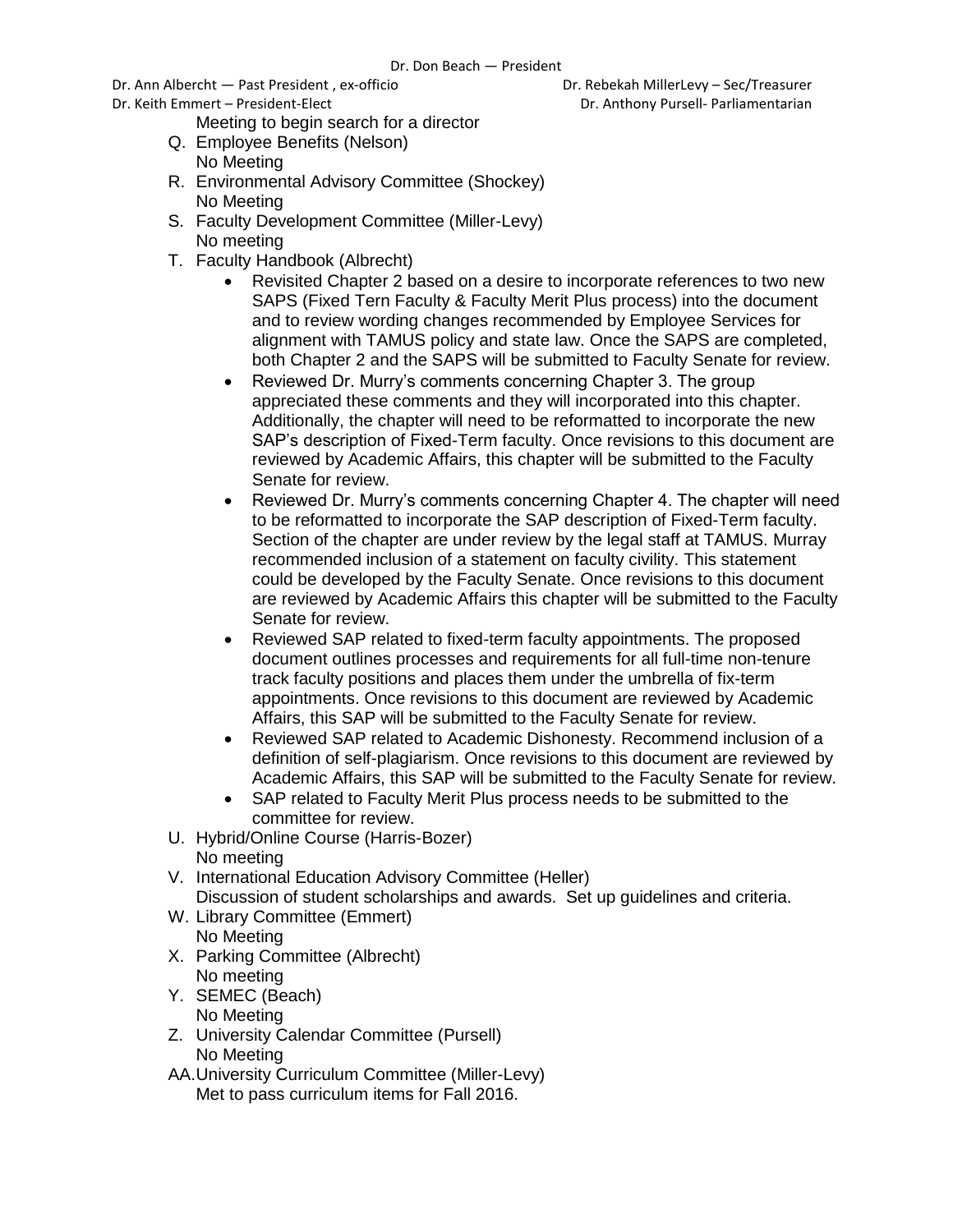Dr. Ann Albercht — Past President, ex-officio **Britannia and Contact Contact Contact** Dr. Rebekah MillerLevy – Sec/Treasurer

- BB.University Discipline Appeals (Miller-Levy) No Meeting
- CC. University Diversity, Access, Equity, & Disability Service Committee (Pratt) No Meeting
- DD. University Planning Council (Albrecht)
	- President's Annual Planning Retreat was January 28th for all account managers and other selected faculty/staff. Dr. Beach and I represented the Senate. The Texas Higher Education Strategic Plan was overviewed, followed by small group discussion of all areas of the strategic plan (Exemplary Service, Distinctive Engagement, Student Transformation, Academic Innovation), as well as civility. The follow up meeting was on February 18th to evaluate the retreat and make plans for next year and future year's priorities. Have not received feedback from that meeting.
- EE.University Research Committee (Heller)
- No Meeting
- FF.UPMC (Albrecht) No meeting
- V. Old Business
	- A. Faculty Senate Conference Report
		- i. Texas State presented report on treatment of non-tenured faculty
		- ii. Tarleton State University will never have a leadership role in this organization due to our term limitation. If we want to hold a leadership position, we will have to change our constitution concerning term limitations.
	- B. Presidential Fellow
		- i. Texas State presented report on their Presidential Fellow program. This program allows tenured faculty the opportunity to apply to work on a project of special interest with the President for a year. Funding is required as the Fellow moves temporarily to  $\frac{1}{2}$  teaching load while working the project. The President reviews the applications and selects a project meeting his plans for the University.
	- C. Regent's Professor Discussion on why Tarleton State does not send forward a nominee for Regent's Professor every year.
		- i. Dr. Randy Roisere moved the Faculty Senate endorse a yearly Regent's Professor nominee. Dr. Michael Landis seconded. Motion passed.

## VI. New Business

- A. 60X30TX New Coordinating Board Initiative (replaces "Closing the Gaps")
	- i. At the previous TFSC conference, the group passed a resolution for faculty consultation before 60X30TX implementation. This was not effective. Do we want to take action on the resolution or possibly draft a resolution of our own addressing this issue? Further discussion required.
	- ii. Response to University of Houston statement regarding changes in curriculum in regards to Campus Carry. Dr. Michael Landis presented information on the U of H statement and requested we develop a statement expressing Tarleton State University's philosophy. The statement will be posted on the Faculty Senate website.

"The Faculty Senate at Tarleton State University affirms its commitment to the free expression of ideas in the classroom, despite the presence of firearms. We encourage our faculty to confront 'sensitive topics' boldly and openly."

B. New Digest – Concerns and Comments